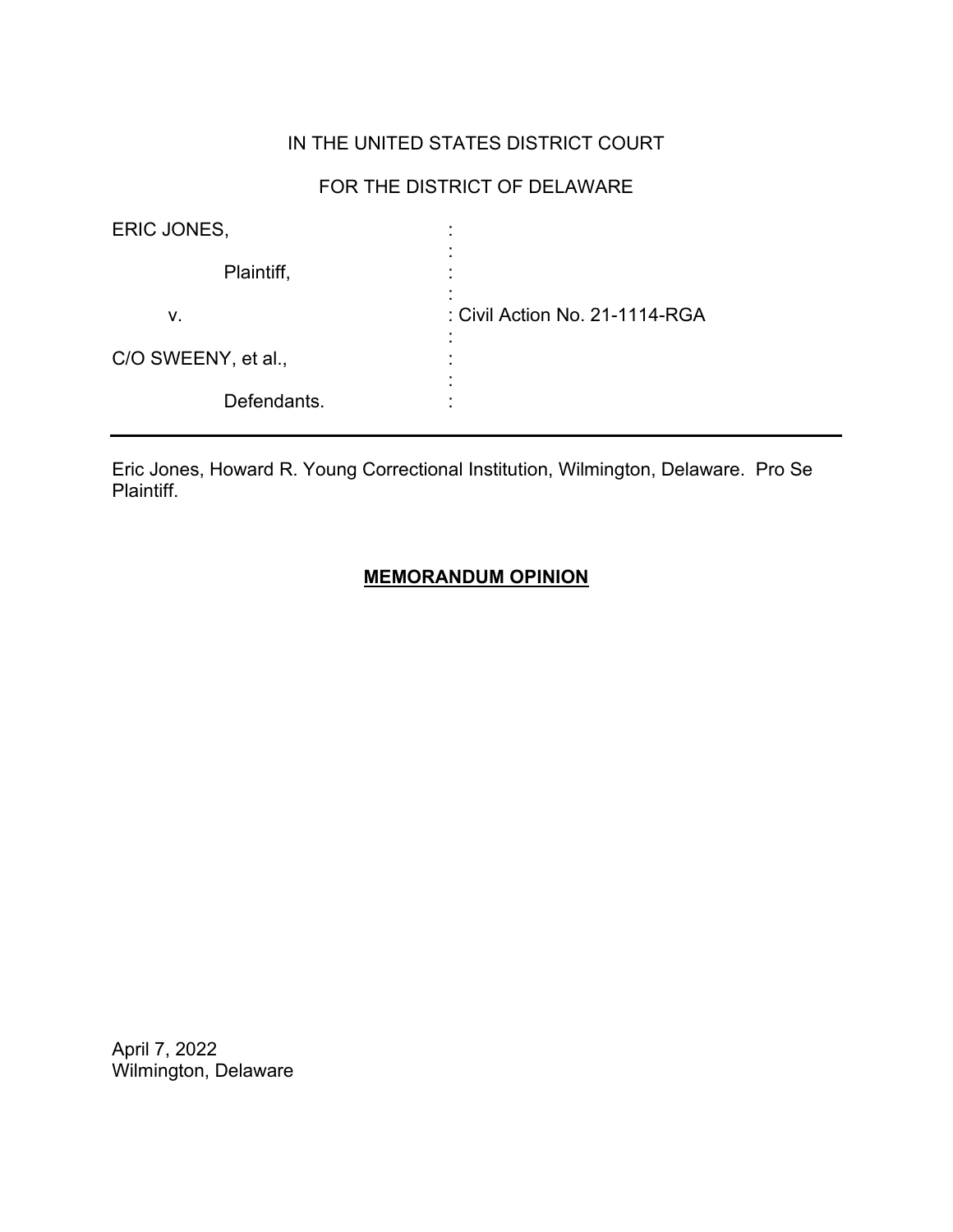## **ANDREWS, U.S. District Judge:** /s/ Richard G. Andrews

Plaintiff Eric Jones, an inmate at Howard R. Young Correctional Institution in Wilmington, Delaware, filed this action pursuant to 42 U.S.C. § 1983. (D.I. 1). Plaintiff appears *pro se* and has been granted leave to proceed *in forma pauperis.* (D.I. 7). The Court proceeds to screen the Complaint pursuant to 28 U.S.C. § 1915(e)(2)(B) and § 1915A(a).

#### **BACKGROUND**

The following facts are taken from the Complaint and assumed to be true for purposes of screening the Complaint. *See Umland v. PLANCO Fin. Servs., Inc.*, 542 F.3d 59, 64 (3d Cir. 2008). Plaintiff alleges he was subjected to excessive force and assault and battery by Defendant C/O Sweeney on April 29, 2019 and that Defendant HRYCI Warden Akinbayo Kolawole failed to discipline or take other action to curb the known pattern of physical abuse by Sweeny. Plaintiff was released from HRYCI seven days after the incident and, at some point, again incarcerated at HRYCI.

Plaintiff seeks compensatory and punitive damages.

### **SCREENING OF COMPLAINT**

A federal court may properly dismiss an action *sua sponte* under the screening provisions of 28 U.S.C. § 1915(e)(2)(B) and § 1915A(b) if "the action is frivolous or malicious, fails to state a claim upon which relief may be granted, or seeks monetary relief from a defendant who is immune from such relief." *Ball v. Famiglio*, 726 F.3d 448, 452 (3d Cir. 2013). *See also* 28 U.S.C. § 1915(e)(2) (*in forma pauperis* actions); 28 U.S.C. § 1915A (actions in which prisoner seeks redress from a governmental defendant). The Court must accept all factual allegations in a complaint as true and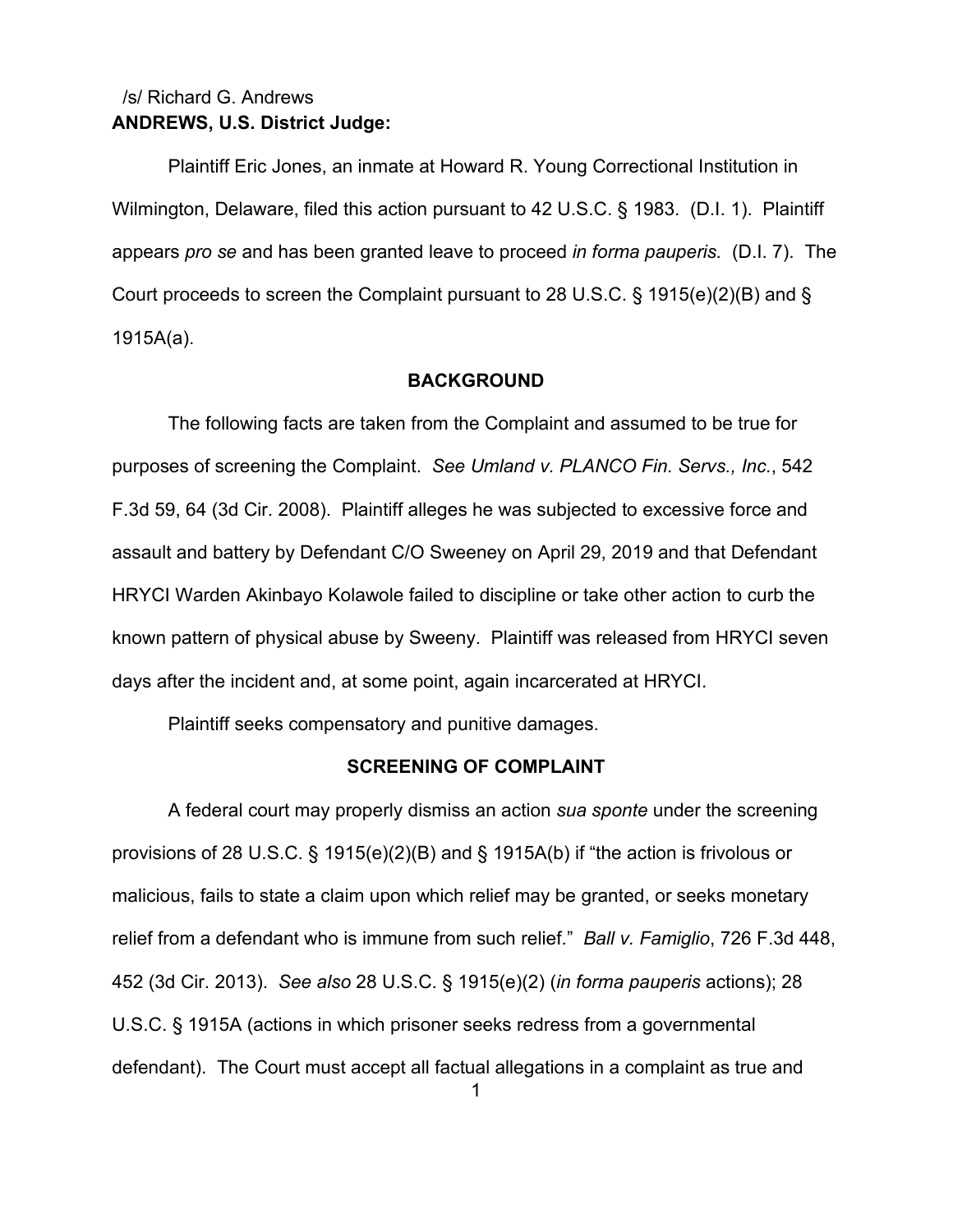take them in the light most favorable to a *pro se* plaintiff. *Phillips v. County of Allegheny*, 515 F.3d 224, 229 (3d Cir. 2008); *Erickson v. Pardus*, 551 U.S. 89, 93 (2007). Because Plaintiff proceeds *pro se*, his pleading is liberally construed and his Complaint, "however inartfully pleaded, must be held to less stringent standards than formal pleadings drafted by lawyers." *Erickson v. Pardus*, 551 U.S. at 94.

A complaint is not automatically frivolous because it fails to state a claim. *See Dooley v. Wetzel*, 957 F.3d. 366, 374 (3d Cir. 2020). "Rather, a claim is frivolous only where it depends 'on an 'indisputably meritless legal theory' or a 'clearly baseless' or 'fantastic or delusional' factual scenario." *Id*.

The legal standard for dismissing a complaint for failure to state a claim pursuant to § 1915(e)(2)(B)(ii) and § 1915A(b)(1) is identical to the legal standard used when ruling on Rule 12(b)(6) motions. *Tourscher v. McCullough*, 184 F.3d 236, 240 (3d Cir. 1999). However, before dismissing a complaint or claims for failure to state a claim upon which relief may be granted pursuant to the screening provisions of 28 U.S.C. §§1915 and 1915A, the Court must grant Plaintiff leave to amend his complaint unless amendment would be inequitable or futile. *See Grayson v. Mayview State Hosp.*, 293 F.3d 103, 114 (3d Cir. 2002).

A well-pleaded complaint must contain more than mere labels and conclusions. *See Ashcroft v. Iqbal*, 556 U.S. 662 (2009); *Bell Atl. Corp. v. Twombly*, 550 U.S. 544 (2007). A plaintiff must plead facts sufficient to show that a claim has substantive plausibility. *See Johnson v. City of Shelby*, 574 U.S.10 (2014). A complaint may not dismissed, however, for imperfect statements of the legal theory supporting the claim asserted. *See id*. at 11.

2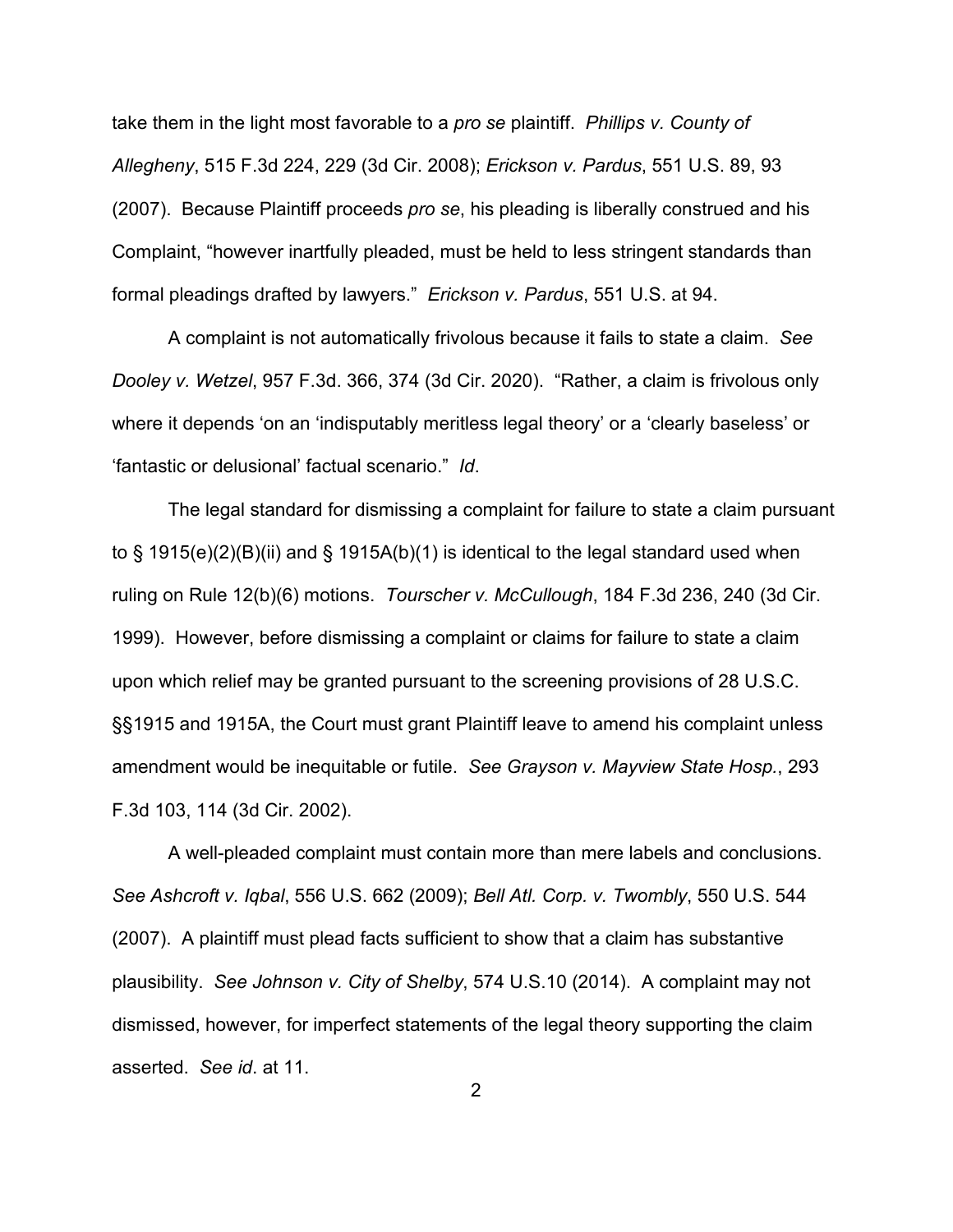A court reviewing the sufficiency of a complaint must take three steps: (1) take note of the elements the plaintiff must plead to state a claim; (2) identify allegations that, because they are no more than conclusions, are not entitled to the assumption of truth; and (3) when there are well-pleaded factual allegations, assume their veracity and then determine whether they plausibly give rise to an entitlement to relief. *Connelly v. Lane Constr. Corp*., 809 F.3d 780, 787 (3d Cir. 2016). Elements are sufficiently alleged when the facts in the complaint "show" that the plaintiff is entitled to relief. *Iqbal*, 556 U.S. at 679 (quoting Fed. R. Civ. P. 8(a)(2)). Deciding whether a claim is plausible will be a "context-specific task that requires the reviewing court to draw on its judicial experience and common sense." *Id.*

### **DISCUSSION**

Plaintiff complains of an act that took place on April 29, 2019. He filed his complaint on July 27, 2021 as determined by the prisoner mailbox rule. *See Houston v. Lack*, 487 U.S. 266 (1988); *Burns v. Morton*, 134 F.3d 109, 112 (3d Cir. 1998); *Gibbs v. Decker*, 234 F. Supp. 2d 458, 463 (D. Del. 2002).

For purposes of the statute of limitations, § 1983 claims are characterized as personal injury actions. *Wilson v. Garcia*, 471 U.S. 261, 275 (1985). In Delaware, § 1983 claims are subject to a two-year limitations period. *See* 10 Del. Code § 8119; *Johnson v. Cullen*, 925 F. Supp. 244, 248 (D. Del. 1996). Section 1983 claims accrue "when the plaintiff knew or should have known of the injury upon which its action is based." *Sameric Corp. v. City of Philadelphia*, 142 F.3d 582, 599 (3d Cir. 1998).

The statute of limitations is an affirmative defense that generally must be raised by the defendant, and it is waived if not properly raised. *See Benak ex rel. Alliance*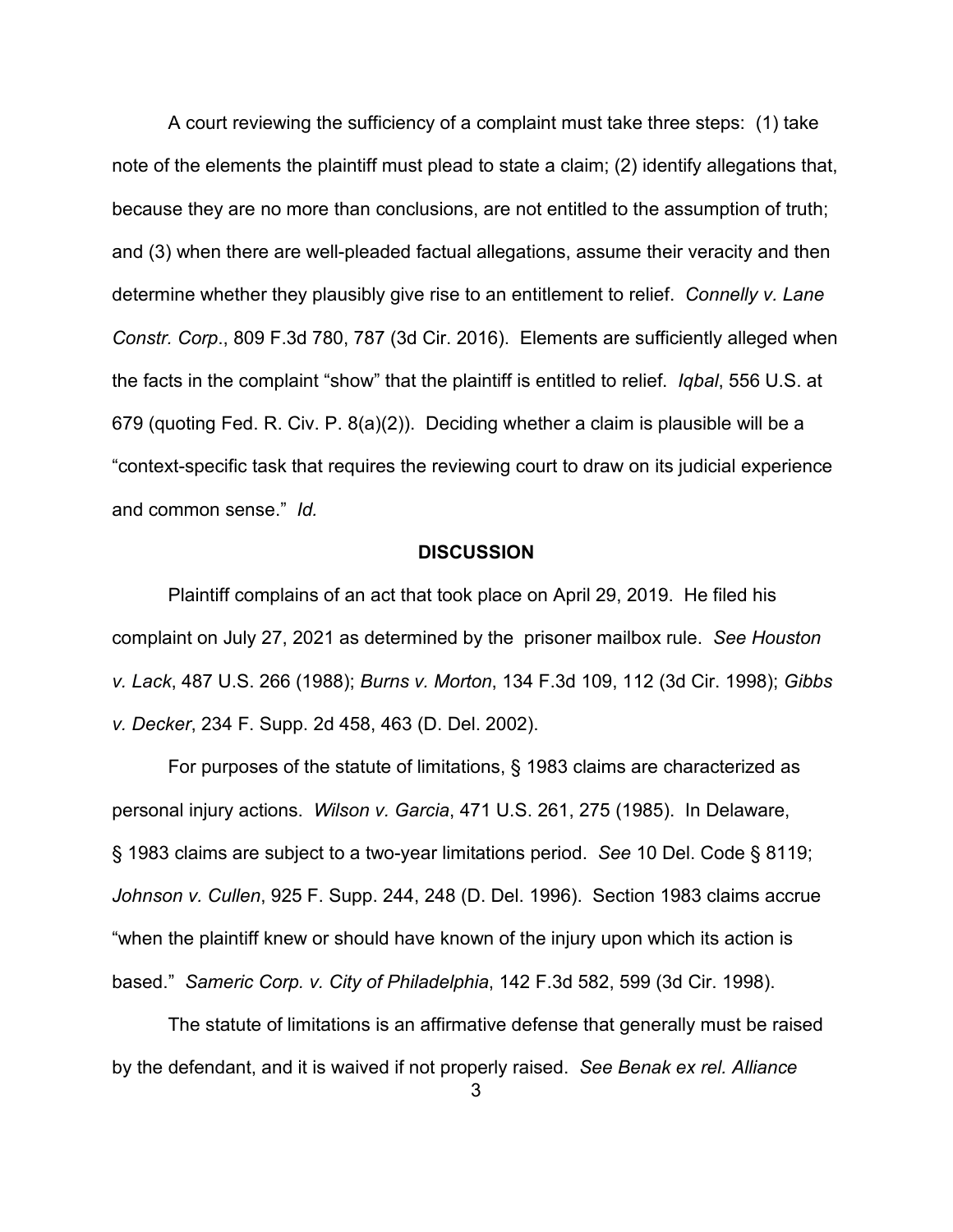*Premier Growth Fund v. Alliance Capital Mgmt. L.P.,* 435 F.3d 396, 400 n.14 (3d Cir. 2006); *Fassett v. Delta Kappa Epsilon,* 807 F.2d 1150, 1167 (3d Cir. 1986). "Although the statute of limitations is an affirmative defense, *sua sponte* dismissal is appropriate when 'the defense is obvious from the face of the complaint and no further factual record is required to be developed.'" *Davis v. Gauby*, 408 F. App'x 524, 526 (3d Cir. 2010) (quoting *Fogle v. Pierson*, 435 F.3d 1252, 1258 (10th Cir. 2006)). Hence, a court may dismiss a time-barred complaint *sua sponte* under 28 U.S.C. § 1915(e)(2)(B)(ii).

Plaintiff complains of an act that occurred on April 29, 2019. Realizing that the Complaint was not timely filed, Plaintiff asks the Court to excuse the late filing. Plaintiff explains that he was released from HRYCI seven days after the incident; that is May 5, 2019. Following his release, he "went to many attorneys to receive legal counsel" and found one who would take the case, but he did not have money at the time to pay the attorney. He explains that when he had the money to pay an attorney, COVID-19 shut down everything, he had to use the money to pay a bill, and then had no money and no way to pay for an attorney. He states that upon his re-incarceration the prison law library was shut down and, as of July 5, 2021, all things were open. He filed his complaint about three weeks later.

Plaintiff provides no basis for the Court to toll the two-year limitation period. Under federal law, equitable tolling is appropriate in three general scenarios: (1) where a defendant actively misleads a plaintiff with respect to his cause of action; (2) where the plaintiff has been prevented from asserting his claim as a result of other extraordinary circumstances; or (3) where the plaintiff asserts his claims in a timely

4